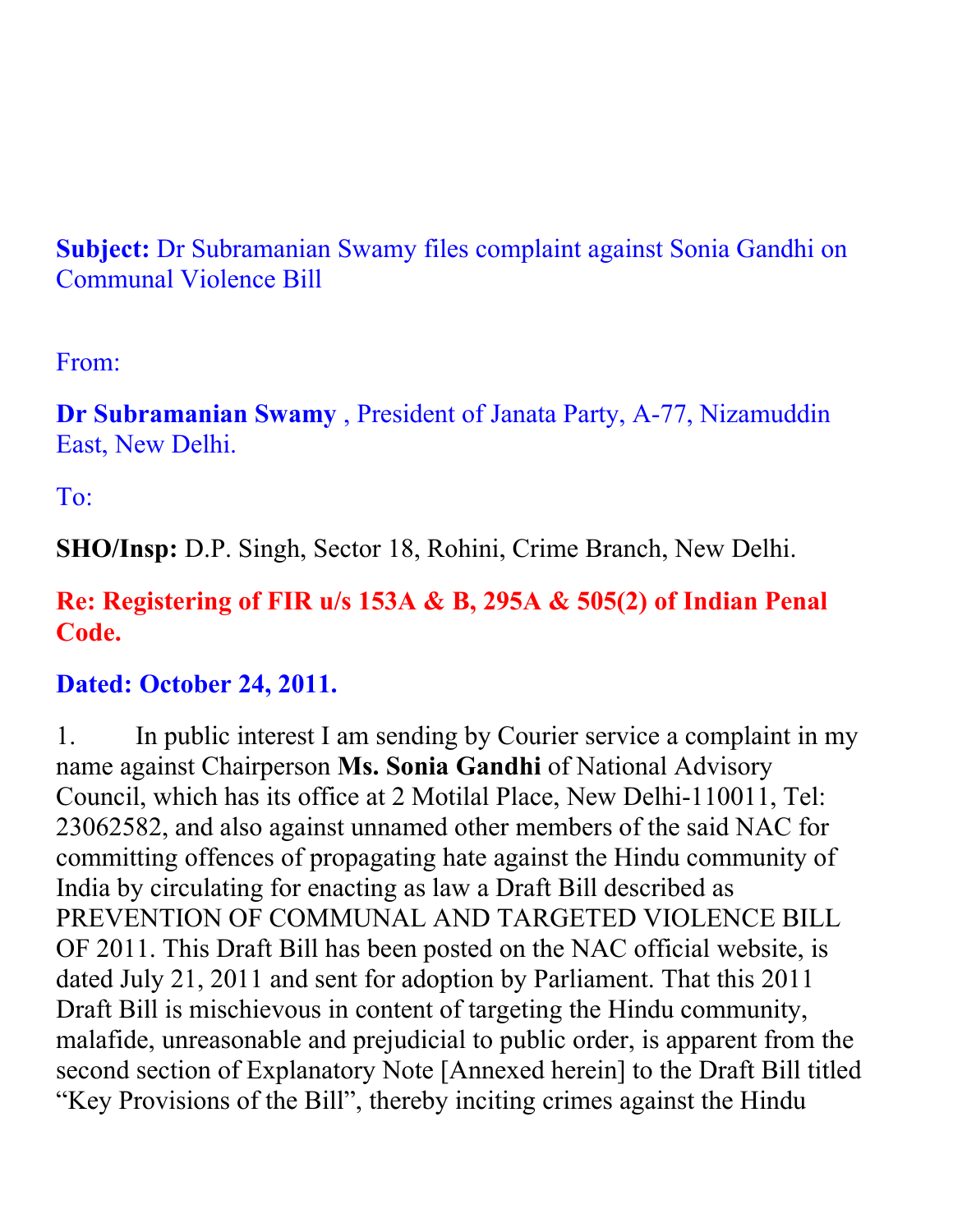community with impunity, and thus committing offences u/s 153A & B, 295A and 505(2) of the Indian Penal Code.

## 2. The UPA Government in December, 2005 had introduced earlier a Draft Bill [2005] in the Parliament described as THE COMMUNAL VIOLENCE (PREVENTION, CONTROL AND REHABILITATION OF VICTIMS) BILL (2005).

3. The Draft Bill however did not find favour with any Party. Leaders of several political parties felt that the Draft Bill provided sweeping powers to the Central Government thus undermining the authority of the State Governments. But the most vocal opposition to this draft Bill came from the Muslim, Christian and so called secular quarters. Their contention was just the opposite of what the political leaders were saying. The view of Muslim and Christian groups was that the 2005 Draft Bill was "completely toothless". They demanded that the powers of managing communal violence be vested in non-government actors and make governments and administration at all levels accountable them for communal violence.

4. The All India Christian Council was in the forefront of this campaign against the 2005 Draft Bill as being "too weak". In a letter written to the Prime Minister, Ms Sonia Gandhi, herself a Christian, through the AICC had conveyed to the PM the Christian Council concerns about the 2005 Draft Bill, and then revised the same as the 2009 Draft Bill.

5. The Muslim bodies too joined in the protest campaign against the draft as being too weak. They wanted provisions to make police and civil administration and state authorities "accountable" to public bodies. The Joint Committee of Muslim Organizations for Empowerment (JCMOE) made the demand on behalf of these organizations. JCMOE also urged the government to convene a meeting of leaders of "targeted communities" to note their views on the Bill as follows: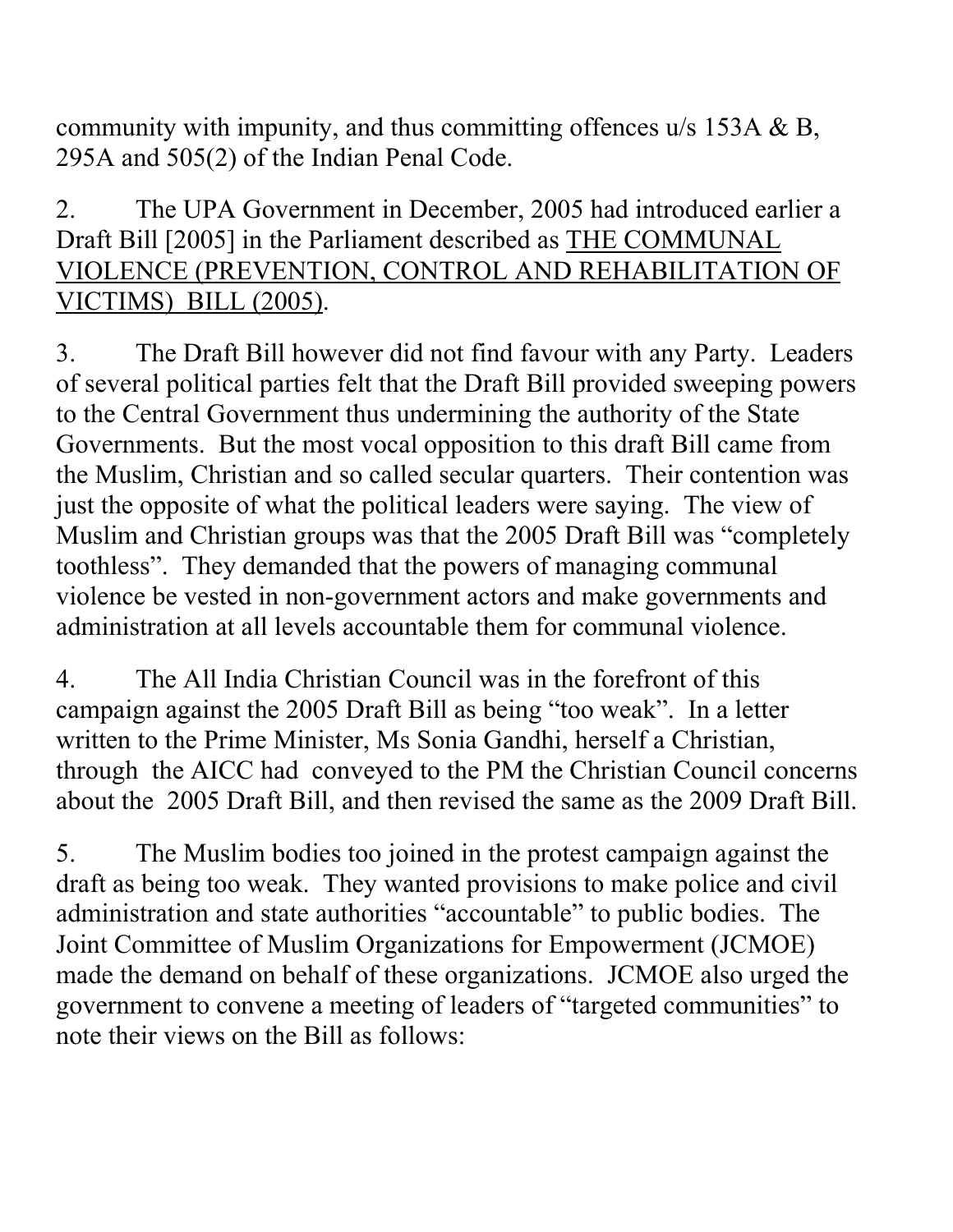"The Bill does not make police or administration or state authorities accountable and provide for timely and effective intervention by the National Human Rights Commission, if the communal violence spreads or continues for weeks, or by the Central Government under Articles 355 and 356 of the Constitution, duly modified. On the other hand, ironically, the Bill grants more power to the local police and administration, which, more often than not acts in league with the rioters by declaring the area as 'communally disturbed area' JCMOE statement said.

6. It is interesting to note that these two statements, the Muslim and the Christian, come at around the same time as though they were premeditated. They probably were.

7. From their arguments in opposition to the Draft Bill, it is clear that they wanted a Bill that would consider only the Christians and Muslims as the "generally targeted" victims of communal violence; and that the word 'communal violence' be re-defined in such a way that only the Muslims and Christians are treated as victims and Hindus as predators, and that the local police and administration, including the State administration, considered hand-in-glove with the perpetrators of violence. Hence the Bill should empower the Central Government to invoke Art. 355 and 356 of the Constitution against any state in the event of such communal violence.

8. Since the Prevention of Communal Violence Bill (2005) does not discriminate between the perpetrators and victims of communal violence on religious grounds and also it does not envisage the State administration as committed in preventing such violence, these groups wanted the Bill to be withdrawn.

9. The National Advisory Council (NAC) was re-constituted in 2009 by the UPA Government again under the chairmanship of Ms. Sonia Gandhi. The UPA Government promptly handed over the re-drafting of the Bill to the newly constituted NAC and asked it to come up with a fresh draft.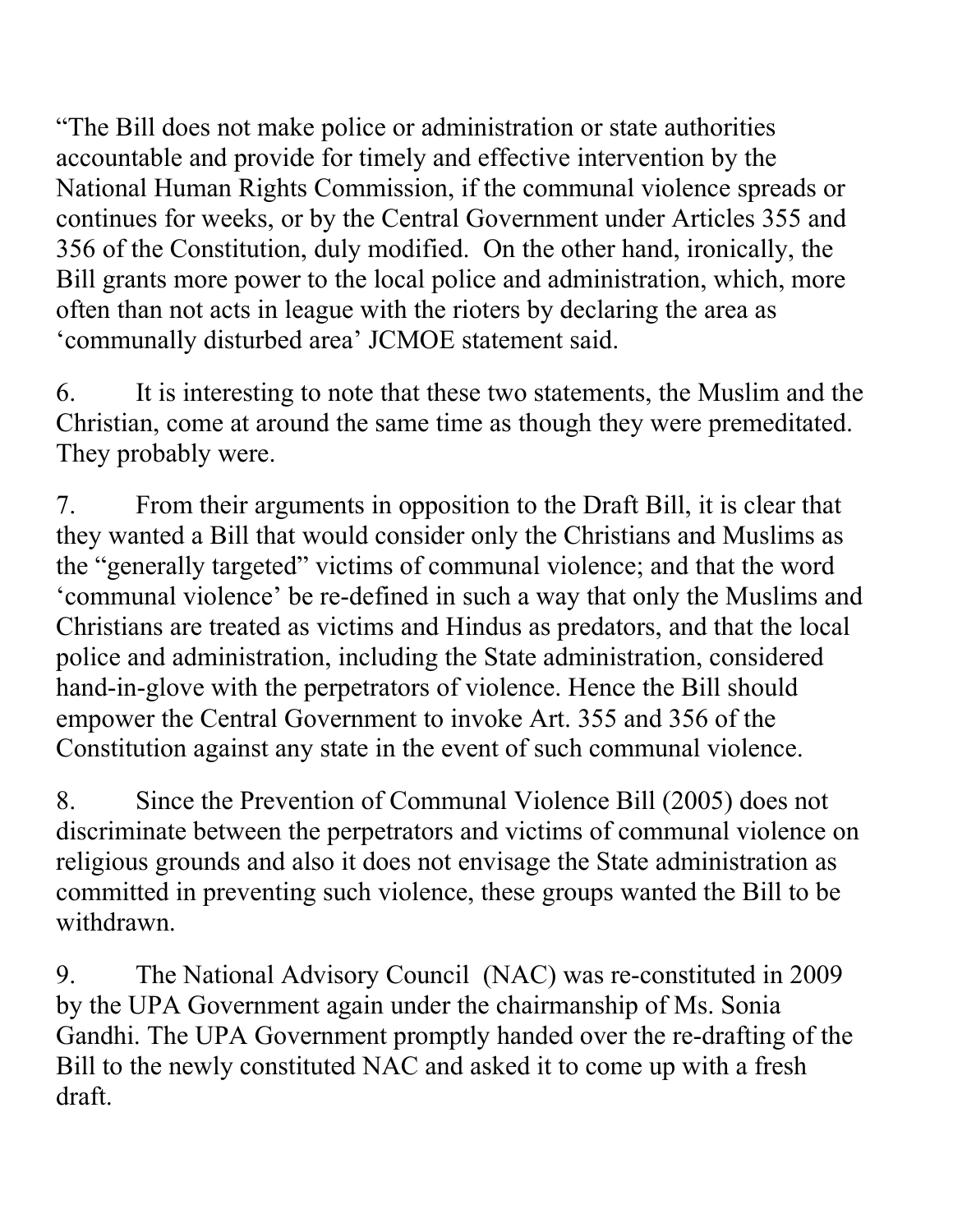10. The basic communally provocative premise of the re-drafted Bill is that: a) there is a non-dominant group in every State in the form of religious and linguistic minority which is always a victim of violence; b) the dominant majority (usually Hindus) in the State is always the perpetrator of violence; and c) the State administration is, as a rule, biased against the nondominant group.

11. The object of the re-drafted Bill thus was the basic premise of the NAC that the majority community – read Hindus – are the perpetrators of communal violence in India and the minority – read Muslims and Christians – are the victims, clearly is incitement of religious strife.

12. What is more important is to conclude is that in all cases of communal and targeted violence, dominant religious and linguistic group at the State level is always the perpetrator and the other the victims. Similarly the conclusion that the State machinery is invariably and always biased against the non-dominant group is a gross misstatement of the sincerity and commitment of millions of people who form State administration in the country.

13. This dangerous premise is the incitement of communal strife in this Bill.

14. One can safely conclude that the script writers of this Bill are themselves blinded with religious biases. In India communal violence happens mostly because of politico-communal reasons. In many instances, as documented by several Commissions of Inquiry, it is the so-called minority group that triggers the trouble. We hence need laws that can prevent such violence irrespective of whoever perpetrates it. To argue that since the administration is always biased in favour of the dominant group we need acts that are biased in favour of the non-dominant group is imprudent and puerile.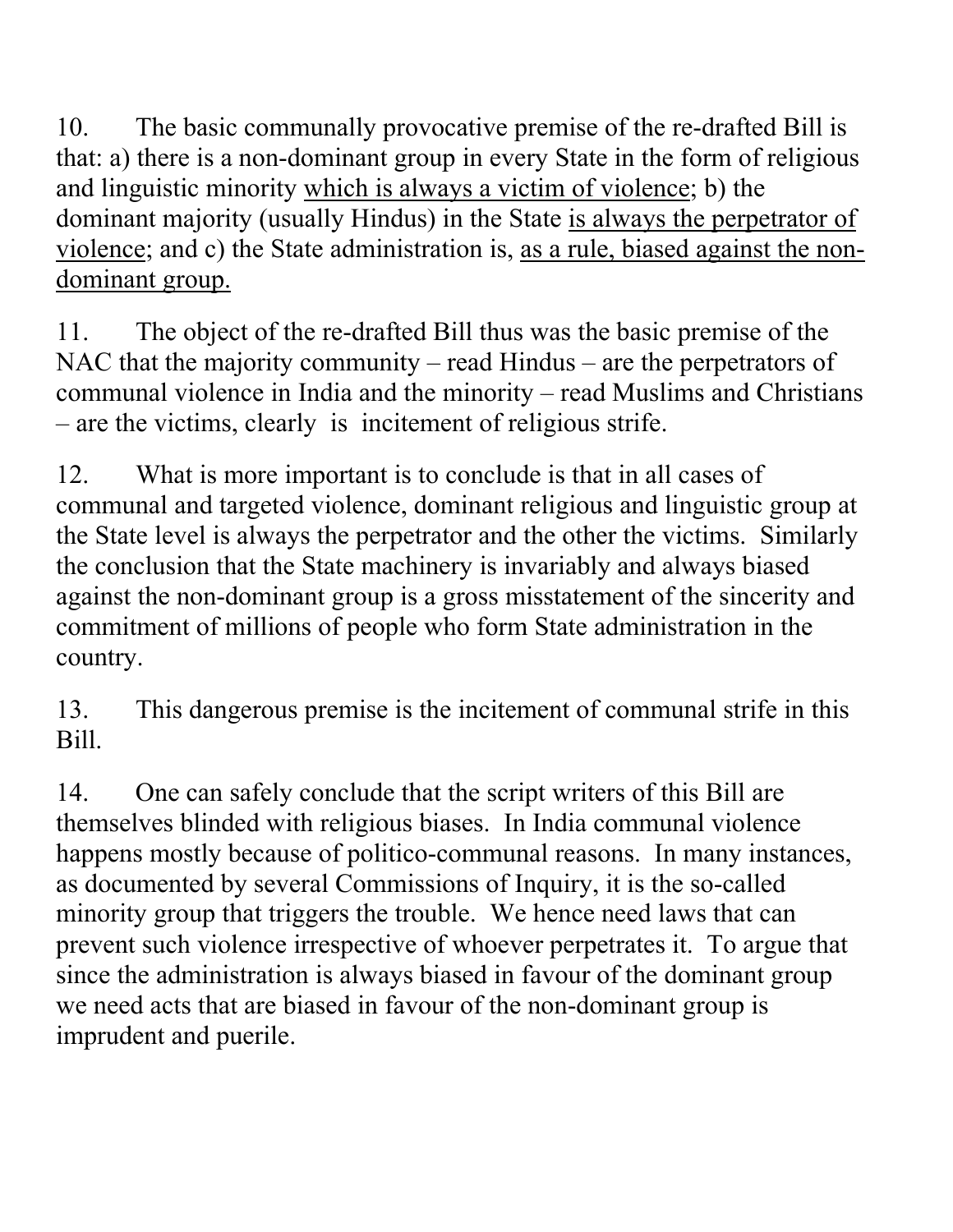15. The final Draft is available on the NAC website now. One is not sure when the same will be placed before the Parliament. However, a close scrutiny of the Draft is essential to understand the serious implications of and threats from it to our national integration, social harmony and Constitutional Federalism.

16. This Bill when it becomes an Act will apply to whole country except the State of Jammu and Kashmir. Note that J&K is one of the two States in India (excluding the North East and other tiny UTs) that has Hindus as minority – the 'non-dominant group' according to this Bill. Punjab is the other State where the Sikhs constitute the majority, while in the rest of the entire country it is the Hindus who constitute 'dominant group' and by implication the perpetrators of communal violence, according to this Draft Bill.

17. The mischief in the drafting primarily lies in the 'Definitions' part contained in Art.3 of the first chapter. Art. 3 (c ) defines Communal and Targeted Violence as under:-

"Communal and targeted violence" means and includes any act or series of acts, whether spontaneous or planned, resulting in injury or harm to the person and or property knowingly directed against any person by virtue of his or her membership of any group".

18. The mischief is centered round the word 'Group'. Art 3(e) defines what constitutes a 'Group'.

"Group" means a religious or linguistic minority, in any State in the Union of India, or Scheduled Castes and Scheduled Tribes within the meaning of clauses of the Constitution of India;

19. Having thus established that the individual member of the Minority community is always considered a part of the Minority group the Draft Bill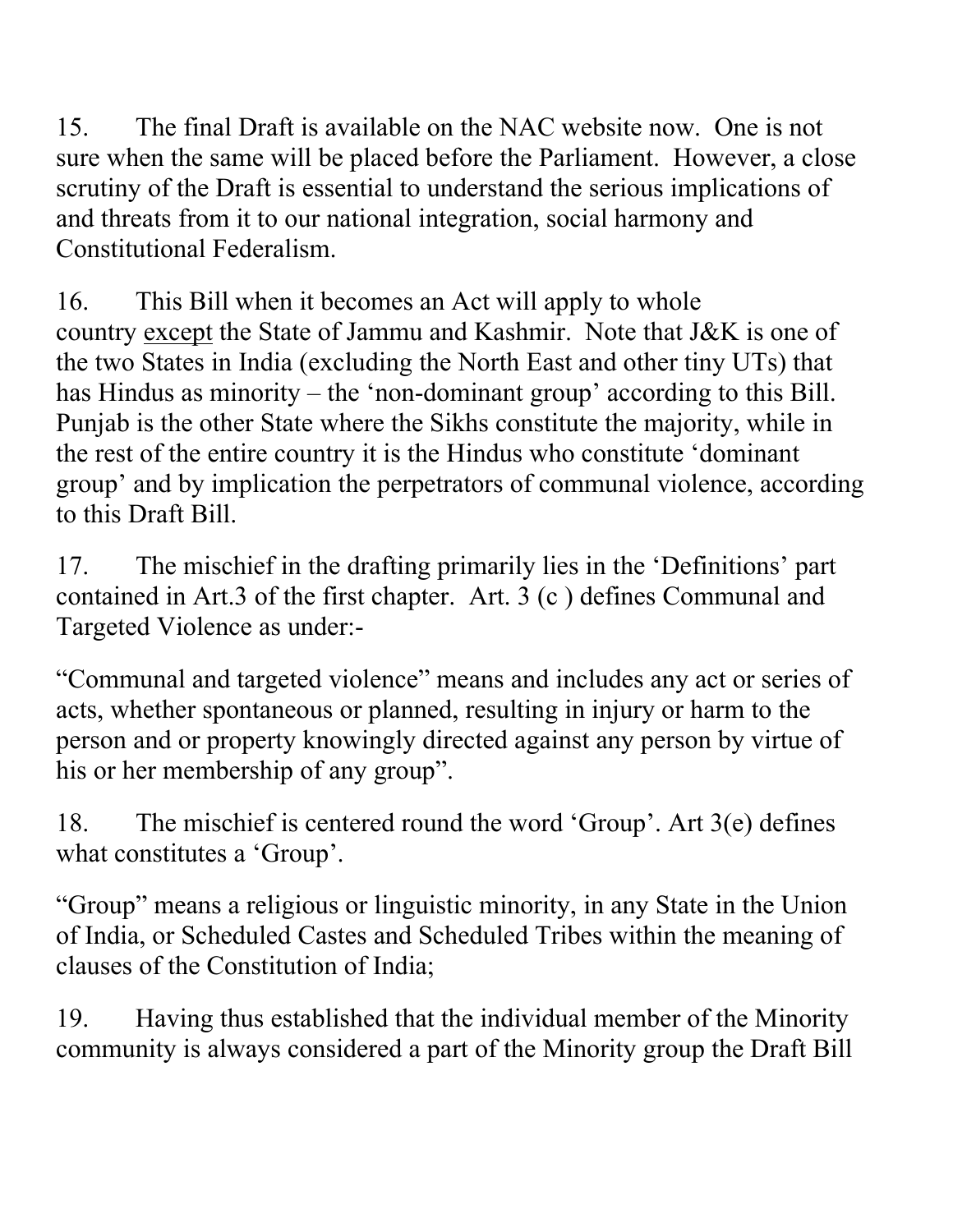goes on to add several detrimental clauses subsequently. Art.3 (f) defines 'Hostile environment against a group' thus:

"Hostile environment against a group" means an intimidating or coercive environment that is created when a person belonging to any group as defined under this Act, by virtue of his or her membership of that group, is subjected to any of the following acts:

(i) boycott of the trade or business of such person or making it otherwise difficult for him or her to earn a living; or

(ii) publicly humilitate such person through exclusion from public services, including education, health and transportation of any act of indignity; or

(iii) deprive or threaten to deprive such person of his or her fundamental rights;

or,

(iv) force such person to leave his or her home or place of ordinary residence or livlihood without his or her express consent; or

(v) any other act, whether or not it amounts to an offence under this Act, that has the purpose or effect of creating an intimidating, hostile or offensive environment."

Note the Clause  $(v)$  – 'Any other act, whether or not it amounts to an offence under this Act'. The intention here seems to be to make anything and everything an offence, even if it doesn't come under any definition of an offence. It is clear that the entire definition of 'hostile environment' is malafide.

Clause (k) defines who is a 'victim'. Here the draft makers are very explicit: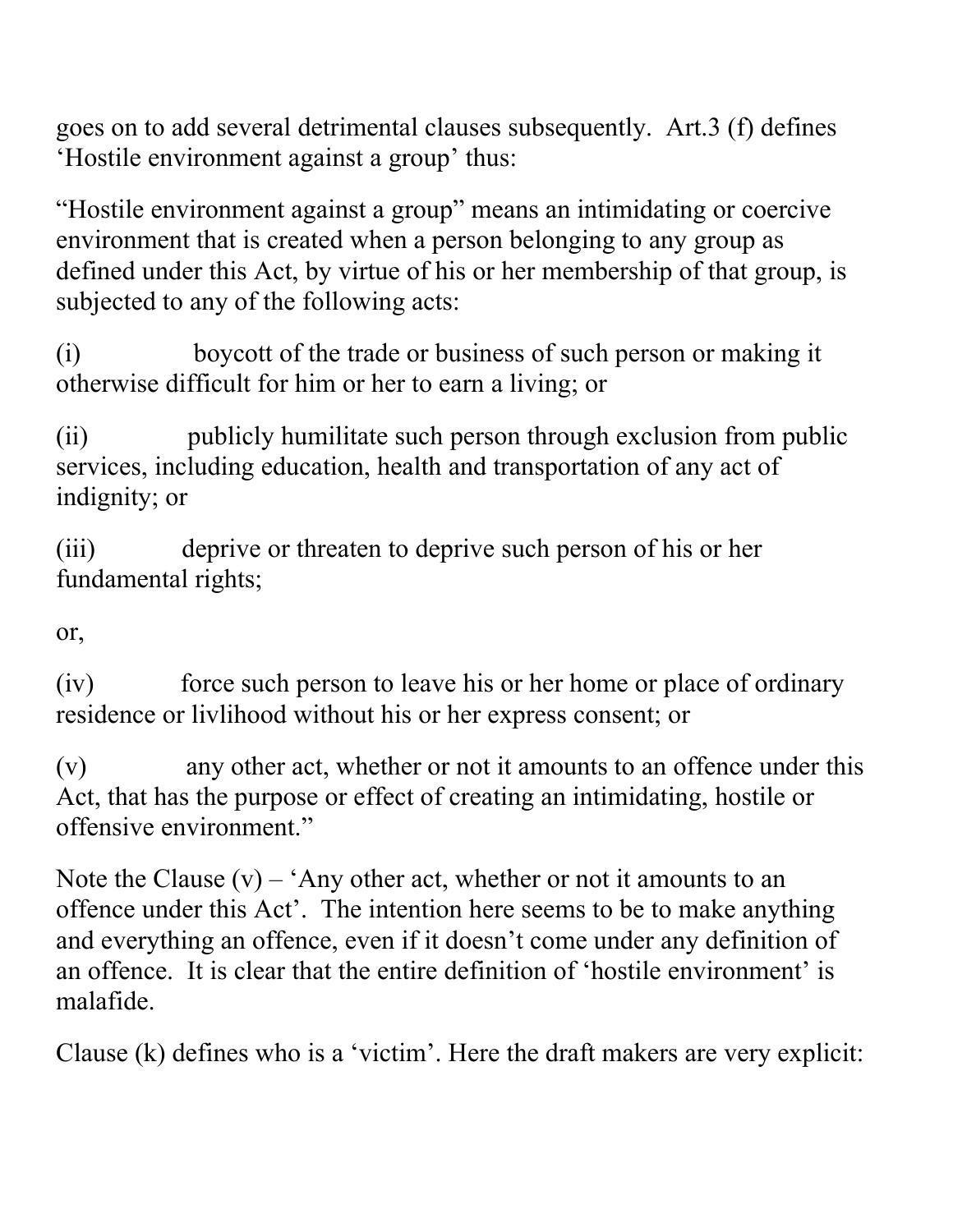"victim" means any person belonging to a group as defined under this Act, who has suffered physical, mental, psychological or monetary harm or harm to his or hr property as a result of the commission of any offence under this Act, and includes his or her relatives, legal guardian and legal heirs, wherever appropriate;

"Victim" can only be belonging to a 'group' as defined under this Act. And the group as defined under this Act is the Minority – the 'non-dominant group'. That means this act will consider only the Minority as the victims. And he or she will become a 'victim if he or she has suffered physical, mental, psychological or monetary harm….' Now, physical harm is measurable, mental harm is difficult to gauge, but how on earth can anyone define 'psychological harm'? The Bill does not define it. Then how can be so-called 'psychological harm' be one of the reasons for victimhood?

Similarly, Art. 4 (a) states as follows:

4. Knowledge. – A person is said to knowingly direct any act against a person belonging to a group by virtue of such person's membership of that group where;

(a) he or she means to engage in the conduct against a person he or she knows belongs to that group;

20. Art 7 of the draft Bill defines 'sexual assault'. It is by far the most widely covered definition that is very much needed to protect women from becoming targets of sexual violence as part of communal violence. But against the problem is that this definition is applicable to the women belonging to Minority group and women of the Majority community cannot benefit from it. Secondly, it also states that in a case of communal violence sex by consent also can be construed as a crime.

21. Patriotic Indians now realize that the present draft Bill is a standing proof that neo Jinnah-ism – the belief that the minority is perpetually